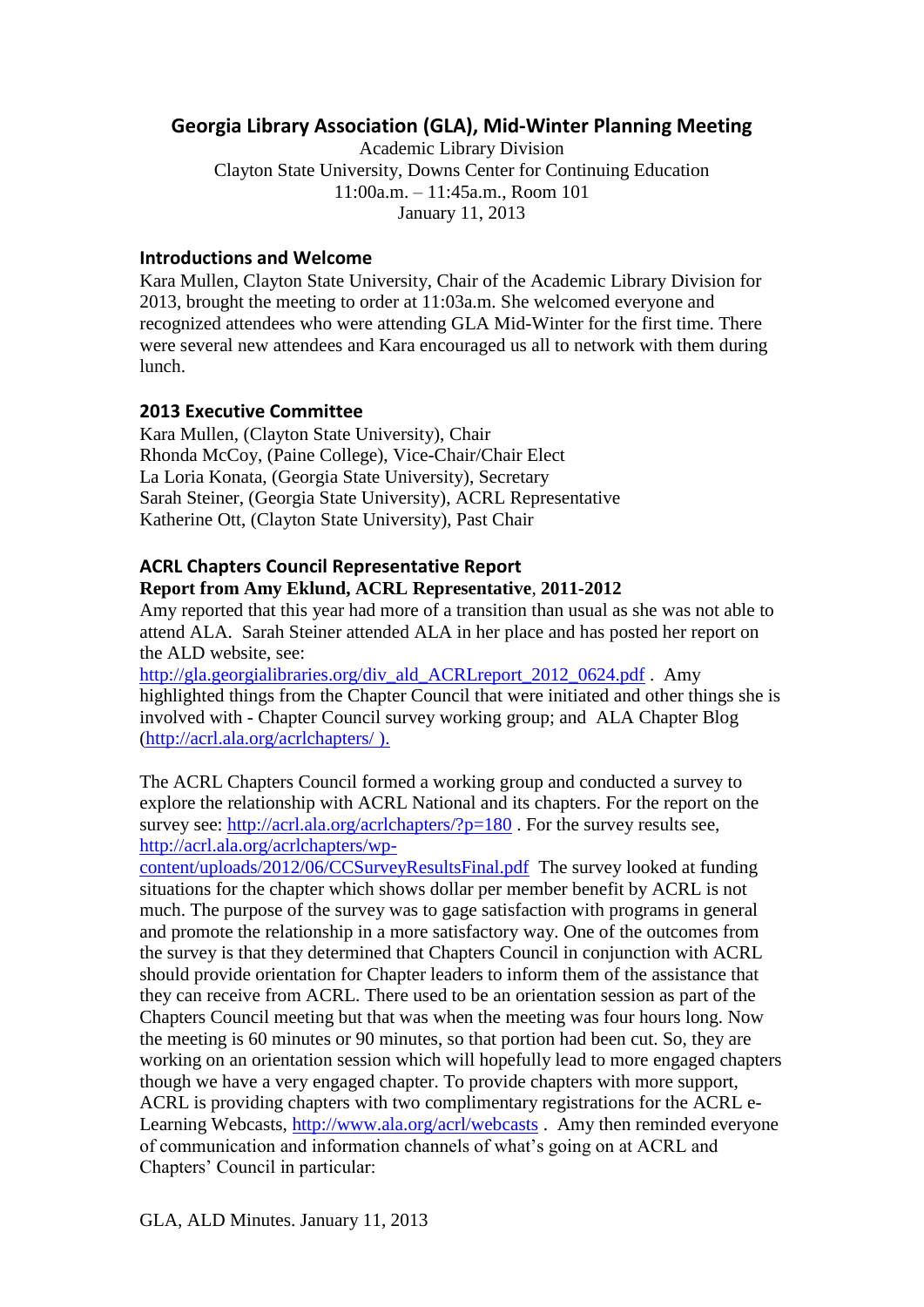- Facebook page,<https://www.facebook.com/ACRLChaptersCouncil>
- Chapters Topic Newsletter which is linked from ALD's page, contains an archive of all the newsletters: [http://www.ala.org/acrl/aboutacrl/directoryofleadership/chapters/topics/chapte](http://www.ala.org/acrl/aboutacrl/directoryofleadership/chapters/topics/chaptertopics) [rtopics](http://www.ala.org/acrl/aboutacrl/directoryofleadership/chapters/topics/chaptertopics)

I'm still blog co-administrator, so if you have ideas for blog posts that are mainly geared towards chapters' officers, but this is a wide academic audience, so please let me or Sarah know. It's been a privilege and honor to represent you, so thanks for the opportunity.

Kara restated that ALD does have two complimentary webcasts. We will have a host site and come together to view them. The caveat is that you cannot sit at your individual computer and watch. Kara read some of the upcoming webcasts:

### **February 2013**

- [The Crisis in Academic Libraries \(and Why This is the Best Thing Ever\)](http://www.ala.org/acrl/crisis) (February 12, 2013)
- When a Librarian met an Archivist: Collaborating to teach and promote the [special collections and archives](http://www.ala.org/acrl/librarianmetarchivist) (February 19, 2013)

#### **March 2013**

- [Oh, snap! Using popular culture to reach undergraduates in library instruction](http://www.ala.org/acrl/ohsnap) (March 12, 2013)
- [Stealth Librarianship: Creating Meaningful Connections Through User](http://www.ala.org/acrl/stealthlibrarianship)  [Experience, Outreach, and Liaising](http://www.ala.org/acrl/stealthlibrarianship) (March 22, 2013)

## **April 2013**

- [Embedded Librarians: Integrating Information Literacy Instruction at the Point](http://www.ala.org/acrl/onlinelearning/elearning/courses/embedded)  [of Need](http://www.ala.org/acrl/onlinelearning/elearning/courses/embedded) (April 30, 2013)

The February webcasts will be a quick turnaround. We will need a host site and registration. We should take advantage of this opportunity. They are on Tuesdays afternoon at 2:00pm. Webcasts are 1.5 hours long. We will send something out to get feedback on which webcasts and location. The majority will rule. Someone asked about the location and how many can attend. Kara answered that it would depend on the size of the room where location is held. It was decided to have one on north side and the other on south side of state. Let's be mindful of the time of year for academia – don't want to have it around finals or instruction heavy time of year. Someone asked what was needed to host. Kara answered that you will need a projector and internet. It would be better if room is free, but we do have a budget line to pay for a space. Look for future communication on this. We have the ability to attend webcasts through August.

## **Nominating Committee**

Rebeccca Rose, [rarose@northgeorgia.edu](mailto:rarose@northgeorgia.edu) from the University of North Georgia is serving as chair. If you are considering an opportunity to get involved, email her your interest. The Nominating Committee is looking for two officers: vice–chair/chair elect. This is a three year commitment as you will serve as vice-chair, chair, and past chair. The other position is secretary which is a one year commitment. This requires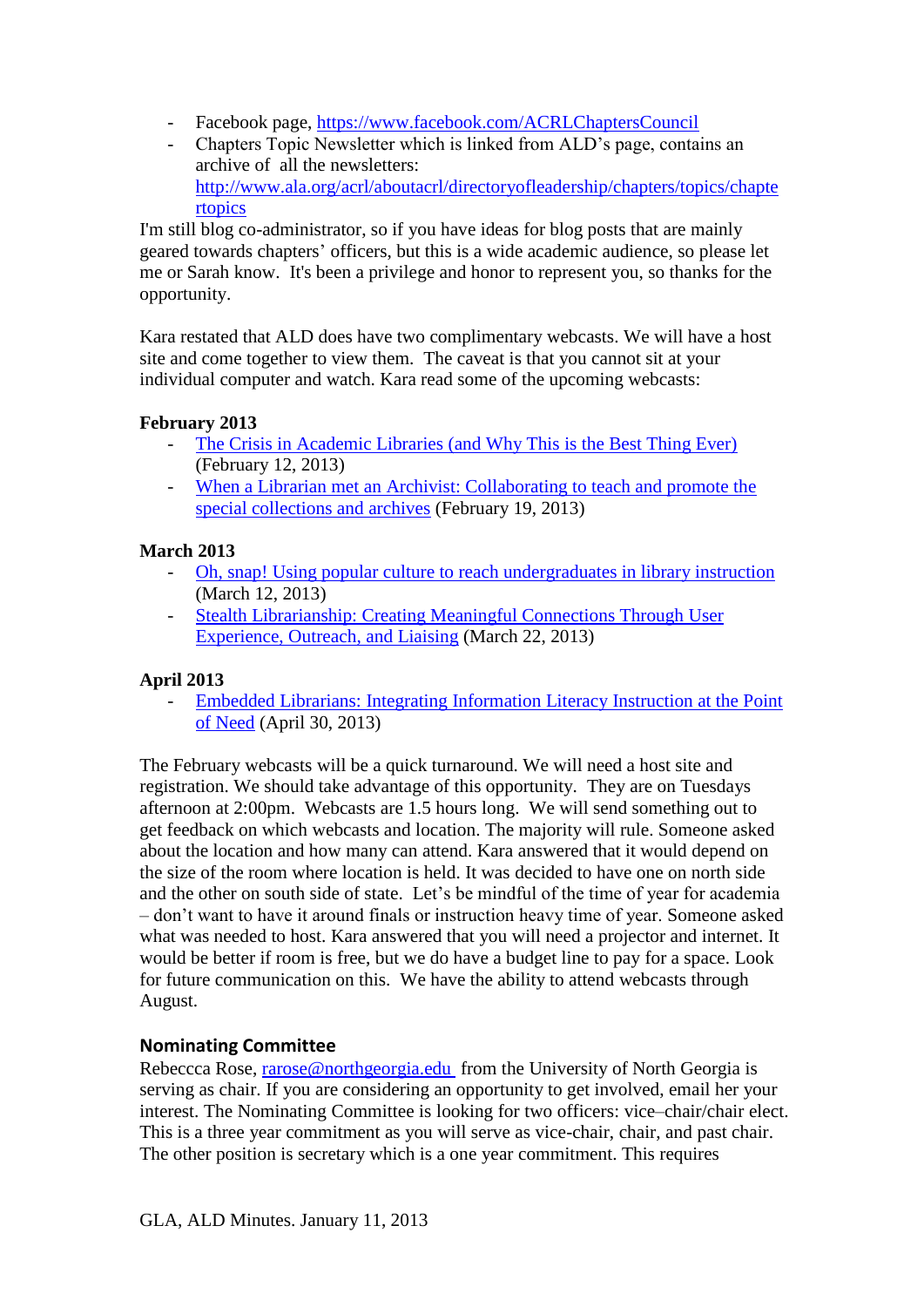attendance at midwinter. Other communication is via email. Ballot for election is September 2013.

## **Academic Papers**

Kara introduced Katherine Ott, [katherineott@clayton.edu](mailto:katherineott@clayton.edu), from Clayton State University who is serving as Chair. Kara noted that this predates her, but there may be a discrepancy between when Academic Papers were initiated. We may be celebrating 20 years or 17 years. This is an opportunity for those who need to publish. Papers can be submitted to *GLQ* for consideration. Papers are limited to 2000 words. The timeline will be adjusted to where all information is available in program before COMO and readily available. Katherine Ott has graciously agreed to chair this. If you're interested in being a reader, let Katherine know. The group will select six papers to be presented at COMO and two will be given an award. Member asked if there are criteria to be considered a reader. Katherine Ott responded that we will have guidelines such as length of service and prior experience. These criteria have not been written yet and Katherine will speak with the chair to discuss what criteria can be set. There is a rubric for judging papers that was implemented in 2012 that worked pretty well and everything else is done on a number system.

## **GA COMO 2013**

It will be in Macon again this year - October 9-11, 2011 at the Macon Marriott City Center, [www.georgiacomo.org](http://www.georgiacomo.org/) . Kara asked do we want to sponsor programs or have everyone send in proposals on their own. The floor was open for discussion on how we want to approach programming for the academic division. Member asked if application will allow a co-sponsor. Kara responded that that may be an option, but COMO group hasn't met yet as a group, but that's something for consideration. Liz Bagley mentioned that for 2012 the form did ask if you were sponsored by an organization. Kara asked if it meant more to have a session vetted by a member responded, "Yes." Kara mentioned that she is attending the COMO group meeting and will put this on the agenda. Member stated that it works well to promote something via newsletter. Liz Bagley suggested that Kara has a small group to vet proposals and then individual will submit proposal and Kara will let COMO planning committee know for the program.

Susan Morris mentioned that when she was vice-chair/chair elect of planning committee was to coordinate this and know how many peopled were interested in a program. Kara noted that this previous workflow probably should to be reinstated.

Another member, Shelley Smith noted that it would be good to have the group sponsor the proposal and this would be good for the person to add to his/her vita. Kara – when the form is available for proposals, the Academic Library Division will communicate that if you would like to have ALD sponsor your program, please submit proposal to ALD.

Ginny Feher added that she had once done a presentation that was sponsored by the ALD and was notified of sponsorship before the COMO proposal deadline and was able to note it in the proposal form.. Kara responded that as soon as the deadline is announced a call will go out to ensure that presenters have adequate time to prepare.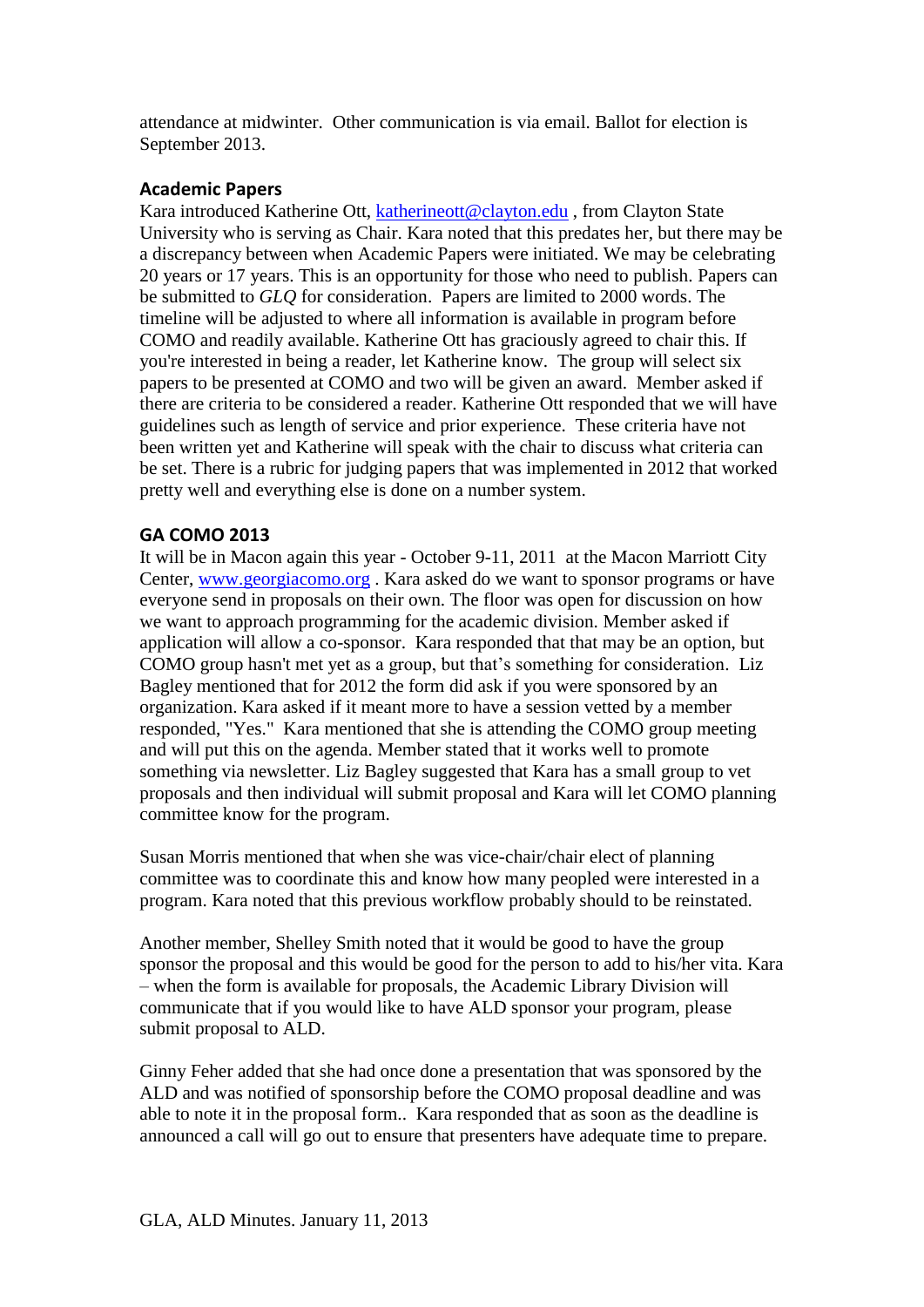Kyle McCarrell asked about the criteria for being sponsored by a division versus interest group. Kara noted that she hasn't seen anything in writing and asked if others knew. Sarah Steiner noted that things that seemed popular in this session were sent forth. Kara agreed that this will be the procedure adopted for this year as well. The floor was then opened for ideas for topics for COMO 2013.

## **Topic Suggestions for GA COMO 2013**

- Sandra suggested *Salary, Work Life and Assessment*. She would love to see these as a track. There is an assessment and reference interest group, so there may be things already in the works. But, if there is a trend then there may be possibility.
- Ginny suggested having something on *Consolidation* where librarians at the consolidated universities present on the effects of the consolidation, such as the need to build relationships with librarians at the institution they are consolidating with.
- LuMarie suggested *Library Research Credit-Courses* to cover how other libraries are developing these courses, loosely termed, Info Lit 101.
- Karen suggested *Scholarly Communication and Open Access Week*. Are we doing events and how are we promoting these events? Someone else suggested *Institutional Repositories* which may be tied into Scholarly Communication and Open Access.
- A member asked that since topics are all so different, how are programs selected? Some are sponsored by a division or interest group. Is there a potential for other ideas, wild card slots to get covered that are good, but are not sponsored. Kara responded yes especially those things to which we are all shaking our heads *yes*. We all have our niche because of our job responsibilities and belong to different interest groups that some of these topics may fall under, so it's difficult to blend all of these topics because we all do not do one thing. Kyle asked if the interest group should sponsor the programs that are directly related to the group and have ALD just sponsors the papers. Sarah noted that interest groups aren't that active. Kara gave an example using assessment as a topic and connecting that to an interest group may be a way to reenergize interest groups as cosponsor.
- Sophia stated that it would be helpful if interest group or programs aren't scheduled at same time, so folks wouldn't have to choose between reference and assessment for example.
- Someone suggested *E-book Acquisitions* which will focus on the different models for acquisitions and the different platforms used. Do you want many platforms or rely solely on the Discover tool application?

## **Nominations for Speaker**

- Joe Murphy, Librarian & Technology Trend Spotter [\(http://joemurphylibraryfuture.com/](http://joemurphylibraryfuture.com/) )
- Rick Brag, Author [\(http://www.randomhouse.com/knopf/authors/bragg/](http://www.randomhouse.com/knopf/authors/bragg/))
- Todd McCaffery, Fantasy Writer (www.toddmccaffrey.org)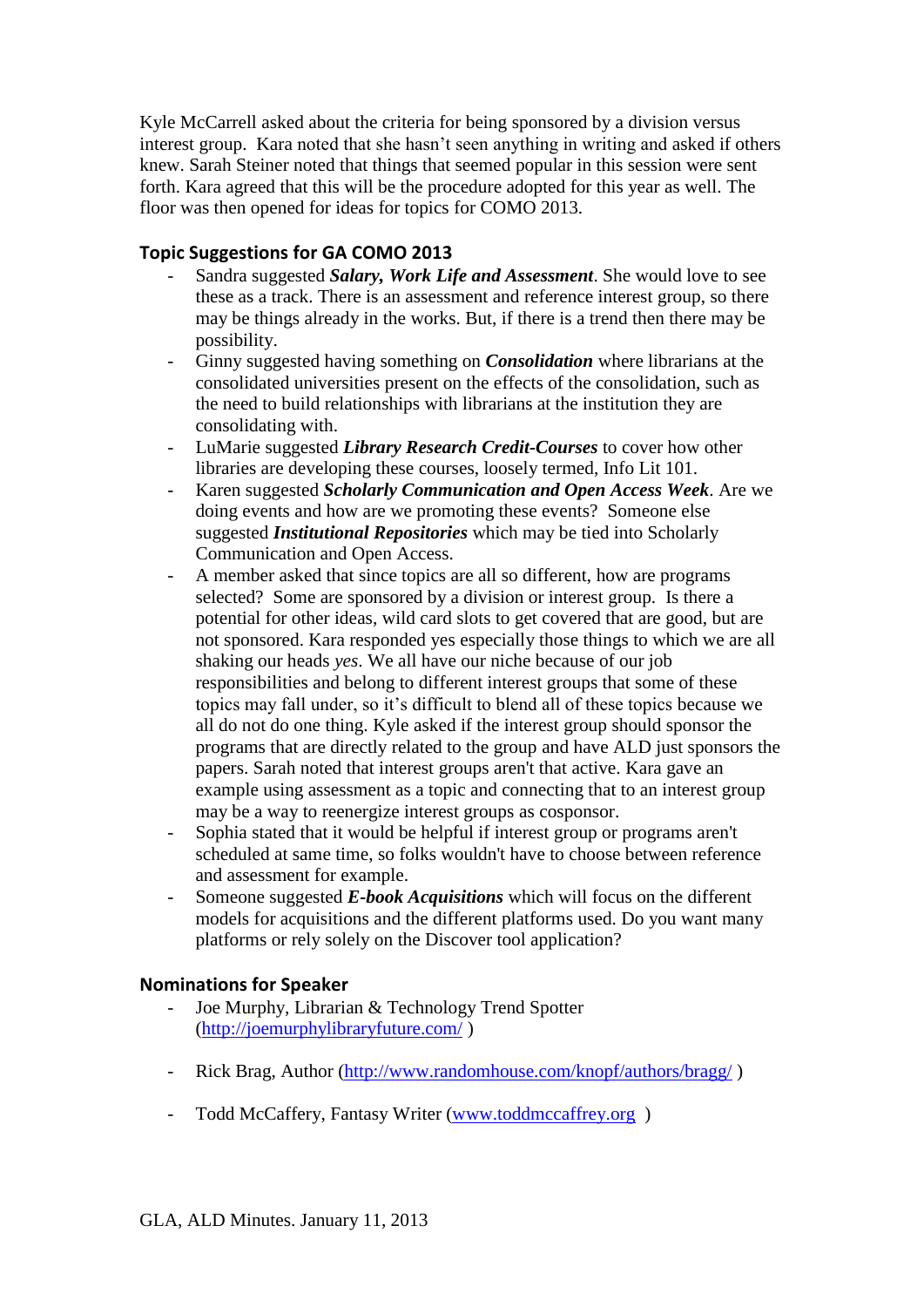- Judson C. Mitcham, Georgia Poet Laureate ( [http://northdruidhills.patch.com/articles/mercer-instructor-former-emory](http://northdruidhills.patch.com/articles/mercer-instructor-former-emory-prof-named-georgia-poet-laureate)[prof-named-georgia-poet-laureate](http://northdruidhills.patch.com/articles/mercer-instructor-former-emory-prof-named-georgia-poet-laureate) )
- Steven Bell, Associate University Librarian at Temple University [\(http://stevenbell.info/](http://stevenbell.info/) ) suggested by Sarah who noted that if we ask early enough we may get on people's calendars. Someone offered to help and can let Rhonda know. Need someone to put together the verbiage to attract the person the right way, so if you have connections or gift of writing, please let Rhonda know.
- Natasha Trethewey, United States Poet Laureate from Emory University [\(http://www.blueflowerarts.com/natasha-trethewey](http://www.blueflowerarts.com/natasha-trethewey) )
- Jeff Clemmons, Historian and Author who wrote *Rich's: A Southern Institution* [\(http://www.amazon.com/Jeff-](http://www.amazon.com/Jeff-Clemmons/e/B008OLM1MM/ref=ntt_athr_dp_pel_pop_1)[Clemmons/e/B008OLM1MM/ref=ntt\\_athr\\_dp\\_pel\\_pop\\_1](http://www.amazon.com/Jeff-Clemmons/e/B008OLM1MM/ref=ntt_athr_dp_pel_pop_1) )
- Karen Mayfield

You can continue to send ideas to Rhonda McCoy at [rmccoy@paine.edu](mailto:rmccoy@paine.edu) . She will be spearheading this with the Public Library Division's chair, Brigid Broderic, and will be looking for a speaker for the Academic/Public library COMO luncheon speaker. The Academic Division and Public Library Division alternate selecting the speaker and this year's selection belongs to ALD.

The floor was open for general discussion. Seeing none, the meeting was adjourned at 11:41am.

Respectfully submitted,

La Loria Konata, ALD Secretary